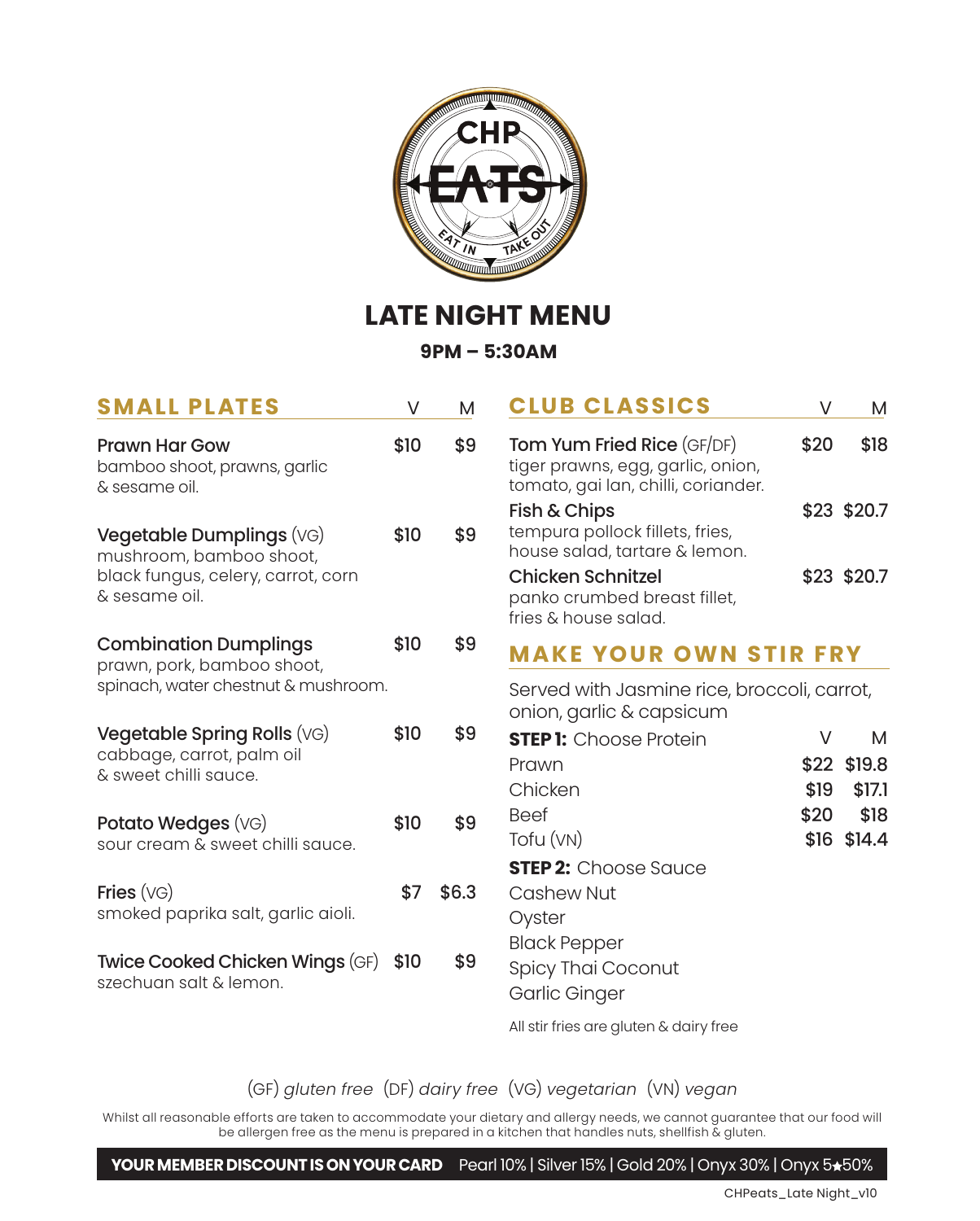

**MAIN MENU 11:30AM – 9PM**

| <b>SHARE PLATES</b>                                                                                        | V    | м           |
|------------------------------------------------------------------------------------------------------------|------|-------------|
| Twice Cooked Chicken Wings (GF) \$10<br>szechuan salt & lemon.                                             |      | \$9         |
| Vegetable Dumplings (VG)<br>mushroom, bamboo shoot,<br>black fungus, celery, carrot, corn<br>& sesame oil. | \$10 | \$9         |
| Prawn Har Gow<br>bamboo shoot, prawns, garlic<br>& sesame oil.                                             | \$10 | \$9         |
| <b>Combination Dumplings</b><br>prawn, pork, bamboo shoot,<br>spinach, water chestnut & mushroom.          | \$10 | \$9         |
| Vegetable Spring Rolls (VG)<br>cabbage, carrot, palm oil &<br>sweet chilli sauce.                          | \$10 | \$9         |
| Szechuan Pepper &<br>Chilli Salt Squid (GF)<br>wasabi mayo & lemon.                                        |      | \$15 \$13.5 |

| V           | м                   | <b>PIZZA</b>                                                                                                                         | V    | М             |
|-------------|---------------------|--------------------------------------------------------------------------------------------------------------------------------------|------|---------------|
| 0           | \$9                 | Garlic Crust (VG)<br>shaved garlic, mozzarella, parsley.                                                                             |      | $$15$ $$13.5$ |
| 0           | \$9                 | Margherita (VG)<br>cherry tomatoes, oregano,<br>mozzarella                                                                           | \$18 | \$16.2        |
| 0           | \$9                 | Capricciosa<br>smoked ham, mushrooms,<br>green olives, mozzarella.                                                                   |      | \$22 \$19.8   |
| 0           | \$9                 | Spicy Prawn & Chorizo<br>semi dried tomatoes, chilli, garlic,<br>parsley, mozzarella.                                                |      | \$24 \$21.6   |
| 0           | <b>PASTA</b><br>\$9 |                                                                                                                                      | V    | м             |
|             |                     | <b>Prawn Linguini</b> (DF)<br>garlic prawns, fresh chilli, broccolini,<br>cherry tomatoes, pangrattato.                              |      | \$27 \$24.3   |
| 5<br>\$13.5 |                     | Chicken & Mushroom Risotto (GF) \$24 \$21.6<br>chicken breast, sauteed mushrooms,<br>onion, garlic butter, parmesan,<br>truffle oil. |      |               |

(GF) *gluten free* (DF) *dairy free* (VG) *vegetarian* (VN) *vegan*

Whilst all reasonable efforts are taken to accommodate your dietary and allergy needs, we cannot guarantee that our food will be allergen free as the menu is prepared in a kitchen that handles nuts, shellfish & gluten.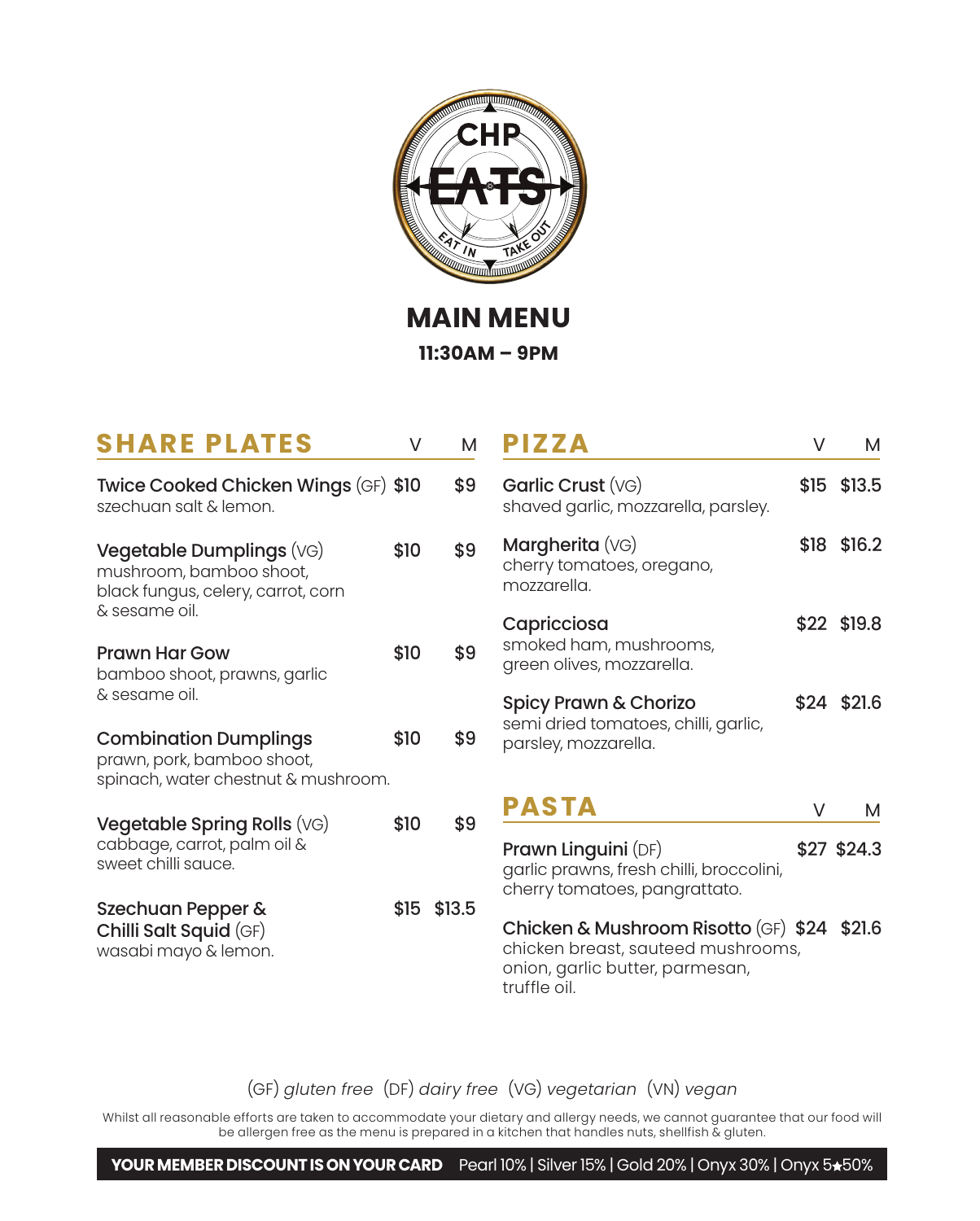| <b>CLUB CLASSICS</b>                                                                                                                                      | V    | M           | <b>MAKE YOUR OWN STIR FRY</b>                                                                                           |             |
|-----------------------------------------------------------------------------------------------------------------------------------------------------------|------|-------------|-------------------------------------------------------------------------------------------------------------------------|-------------|
| Tom Yum Fried Rice (GF/DF)<br>tiger prawns, egg, garlic, onion,<br>tomato, gai lan, chilli, coriander.                                                    | \$20 | \$18        | Served with Jasmine rice, broccoli, carrot,<br>onion, garlic & capsicum                                                 |             |
| <b>Pork Schnitzel</b><br>panko crumbed fillet of pork                                                                                                     |      | \$23 \$20.7 | V<br><b>STEP 1:</b> Choose Protein                                                                                      | М           |
| served with fries & house salad.                                                                                                                          |      |             | Prawn                                                                                                                   | \$22 \$19.8 |
| (Add gravy \$2)<br>Chicken Schnitzel                                                                                                                      |      | \$23 \$20.7 | Chicken<br>\$19                                                                                                         | \$17.1      |
| panko crumbed breast fillet served                                                                                                                        |      |             | <b>Beef</b><br>\$20                                                                                                     | \$18        |
| with fries, house salad and lemon.<br>(Add gravy \$2)                                                                                                     |      |             | Tofu (VN)                                                                                                               | \$16 \$14.4 |
| Chicken Parmigiana                                                                                                                                        |      | \$25 \$22.5 |                                                                                                                         |             |
| (N/A Takeaway)<br>schnitzel topped with napoli sauce,                                                                                                     |      |             | <b>STEP 2:</b> Choose Sauce                                                                                             |             |
| smoked ham & mozzarella,                                                                                                                                  |      |             | Cashew Nut                                                                                                              |             |
| served with fries & house salad.<br>(Add gravy \$2)                                                                                                       |      |             | Oyster                                                                                                                  |             |
| Fish & Chips                                                                                                                                              |      | \$23 \$20.7 | <b>Black Pepper</b>                                                                                                     |             |
| tempura pollock fillets, fries,                                                                                                                           |      |             | Spicy Thai Coconut                                                                                                      |             |
| house salad, tartare sauce & lemon.<br><b>Chicken Schnitzel Burger</b>                                                                                    |      | \$22 \$19.8 | Garlic Ginger                                                                                                           |             |
| herb mayo, swiss cheese, lettuce,<br>tomato, tomato relish. (Gluten free bun<br>add \$3 / egg \$2 / bacon \$2)                                            |      |             | All stir fries are gluten & dairy free                                                                                  |             |
| Wagyu Beef Burger<br>herb mayo, swiss cheese, lettuce,<br>tomato, tomato relish. (Gluten free bun<br>add \$3 / egg \$2 / bacon \$2)                       |      | \$22 \$19.8 |                                                                                                                         |             |
| Pan Fried Chicken Breast (GF)<br>roast potatoes, broccolini &<br>boscaiola sauce.                                                                         |      | \$28 \$25.2 |                                                                                                                         |             |
| Huon Salmon Fillet (GF/DF)<br>celeriac remoulade, pan fried<br>potatoes, romesco sauce.                                                                   |      | \$32 \$28.8 |                                                                                                                         |             |
| 300g Wagyu Rump Steak<br>(N/A Takeaway)<br>Tajima wagyu beef, Northern Victoria,<br>400+ days on feed, MBS 5+.<br>Served with fries, house salad & gravy. |      | \$38 \$34.2 | $(\Omega \Gamma)$ electron from $(\Omega \Gamma)$ electron from $(\Omega \Gamma)$ constantes $(\Omega \Gamma)$ constant |             |

(GF) *gluten free* (DF) *dairy free* (VG) *vegetarian* (VN) *vegan*

Whilst all reasonable efforts are taken to accommodate your dietary and allergy needs, we cannot guarantee that our food will be allergen free as the menu is prepared in a kitchen that handles nuts, shellfish & gluten.